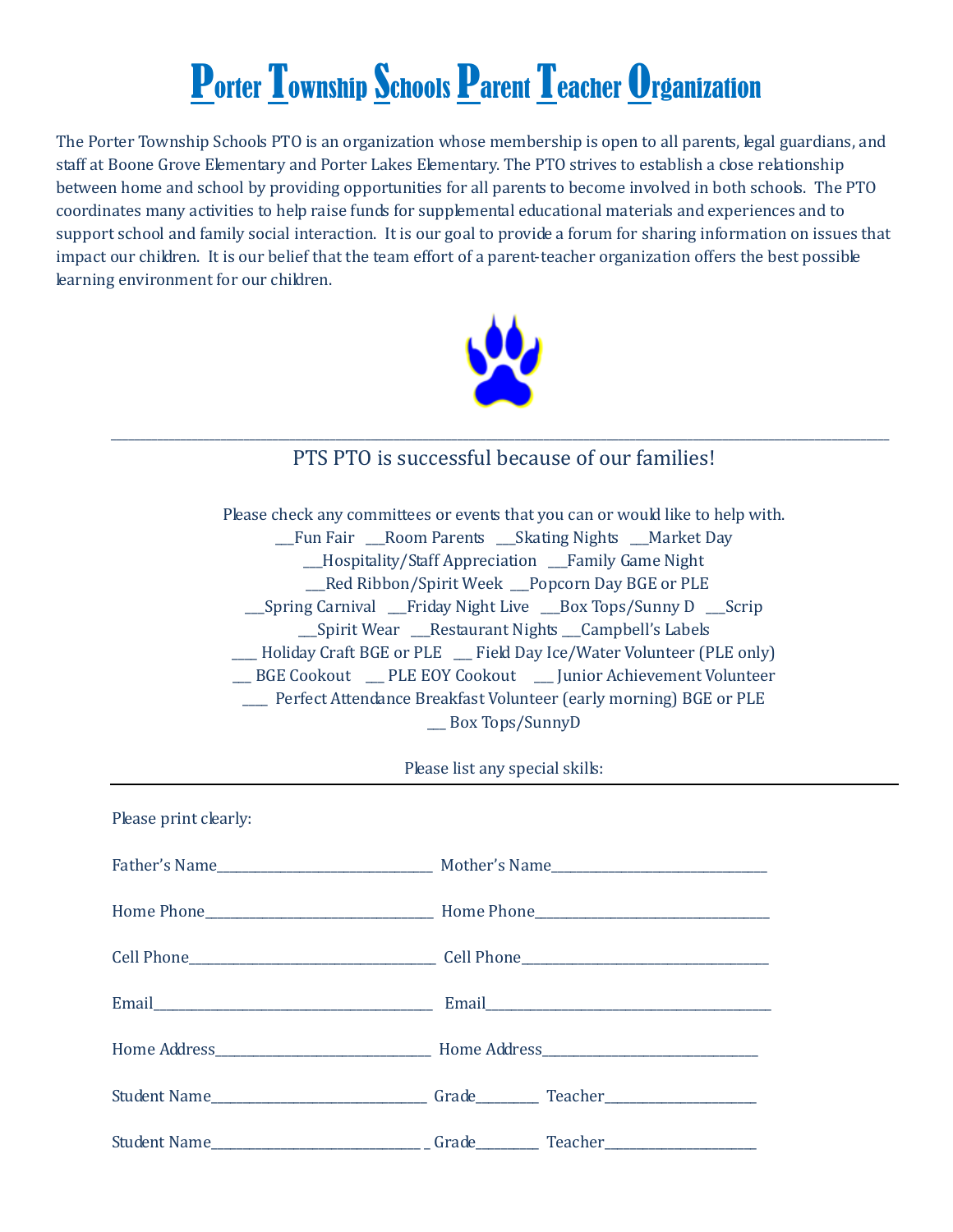(\*Please only list students who attend Boone Grove Elementary or Porter Lakes Elementary)

## Fun Events: **Raising Funds:** Raising Funds:

Fun Fair **Box Tops for Education** Skating Night **Restaurant/Dining Nights** Restaurant/Dining Nights Spring Carnival **Market Day Food Sales** Family Game Night Scrip Program Class Parties Walk-a-thon

Enrichment:

Room Parent Helpers Field Trip Funds Classroom Supplies Staff Appreciation Hygiene Supplies Sunny D Labels for Books And more!

## **2015-2016 Board Members:**

Dawn Kazmierski President 219-299-0867 jarosdm@yahoo.com

Heather Kern Vice President 219-916-3803 hajkern@hotmail.com

Nicole Meinert Secretary 219-510-3749 colemeinert@gmail.com